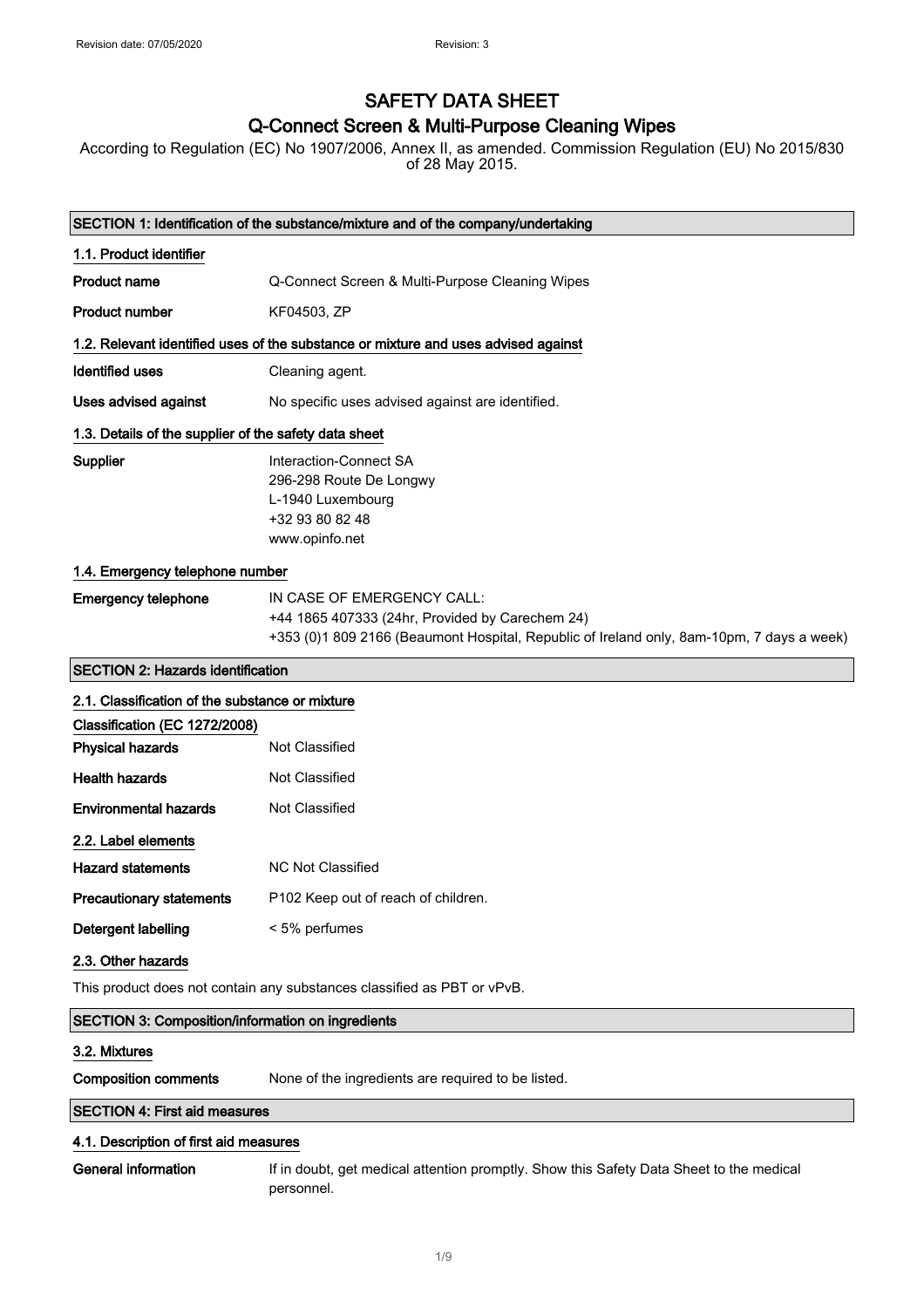| Inhalation                                                 | No specific recommendations. If throat irritation or coughing persists, proceed as follows.<br>Move affected person to fresh air and keep warm and at rest in a position comfortable for<br>breathing. Loosen tight clothing such as collar, tie or belt. Get medical attention if any<br>discomfort continues.                                                              |
|------------------------------------------------------------|------------------------------------------------------------------------------------------------------------------------------------------------------------------------------------------------------------------------------------------------------------------------------------------------------------------------------------------------------------------------------|
| Ingestion                                                  | No specific recommendations. If throat irritation or coughing persists, proceed as follows.<br>Rinse mouth. Get medical attention if any discomfort continues.                                                                                                                                                                                                               |
| Skin contact                                               | No specific recommendations. Rinse with water. Get medical attention if any discomfort<br>continues.                                                                                                                                                                                                                                                                         |
| Eye contact                                                | Remove any contact lenses and open eyelids wide apart. Rinse with water. Get medical<br>attention if any discomfort continues.                                                                                                                                                                                                                                               |
| <b>Protection of first aiders</b>                          | Use protective equipment appropriate for surrounding materials.                                                                                                                                                                                                                                                                                                              |
|                                                            | 4.2. Most important symptoms and effects, both acute and delayed                                                                                                                                                                                                                                                                                                             |
| <b>General information</b>                                 | The severity of the symptoms described will vary dependent on the concentration and the<br>length of exposure.                                                                                                                                                                                                                                                               |
| Inhalation                                                 | A single exposure may cause the following adverse effects: Temporary irritation.                                                                                                                                                                                                                                                                                             |
| Ingestion                                                  | May cause discomfort if swallowed.                                                                                                                                                                                                                                                                                                                                           |
| Skin contact                                               | May cause discomfort.                                                                                                                                                                                                                                                                                                                                                        |
| Eye contact                                                | May be slightly irritating to eyes.                                                                                                                                                                                                                                                                                                                                          |
|                                                            | 4.3. Indication of any immediate medical attention and special treatment needed                                                                                                                                                                                                                                                                                              |
| Notes for the doctor                                       | Treat symptomatically.                                                                                                                                                                                                                                                                                                                                                       |
| <b>Specific treatments</b>                                 | No special treatment required.                                                                                                                                                                                                                                                                                                                                               |
| <b>SECTION 5: Firefighting measures</b>                    |                                                                                                                                                                                                                                                                                                                                                                              |
| 5.1. Extinguishing media                                   |                                                                                                                                                                                                                                                                                                                                                                              |
| Suitable extinguishing media                               | The product is not flammable. Extinguish with alcohol-resistant foam, carbon dioxide, dry<br>powder or water fog. Use fire-extinguishing media suitable for the surrounding fire.                                                                                                                                                                                            |
| Unsuitable extinguishing<br>media                          | Do not use water jet as an extinguisher, as this will spread the fire.                                                                                                                                                                                                                                                                                                       |
| 5.2. Special hazards arising from the substance or mixture |                                                                                                                                                                                                                                                                                                                                                                              |
| Specific hazards                                           | Containers can burst violently or explode when heated, due to excessive pressure build-up.                                                                                                                                                                                                                                                                                   |
| <b>Hazardous combustion</b><br>products                    | Thermal decomposition or combustion products may include the following substances:<br>Harmful gases or vapours.                                                                                                                                                                                                                                                              |
| 5.3. Advice for firefighters                               |                                                                                                                                                                                                                                                                                                                                                                              |
| Protective actions during<br>firefighting                  | Avoid breathing fire gases or vapours. Evacuate area. Cool containers exposed to heat with<br>water spray and remove them from the fire area if it can be done without risk. Cool containers<br>exposed to flames with water until well after the fire is out. If a leak or spill has not ignited, use<br>water spray to disperse vapours and protect men stopping the leak. |
| Special protective equipment<br>for firefighters           | Wear positive-pressure self-contained breathing apparatus (SCBA) and appropriate protective<br>clothing. Firefighter's clothing conforming to European standard EN469 (including helmets,<br>protective boots and gloves) will provide a basic level of protection for chemical incidents.                                                                                   |

SECTION 6: Accidental release measures

6.1. Personal precautions, protective equipment and emergency procedures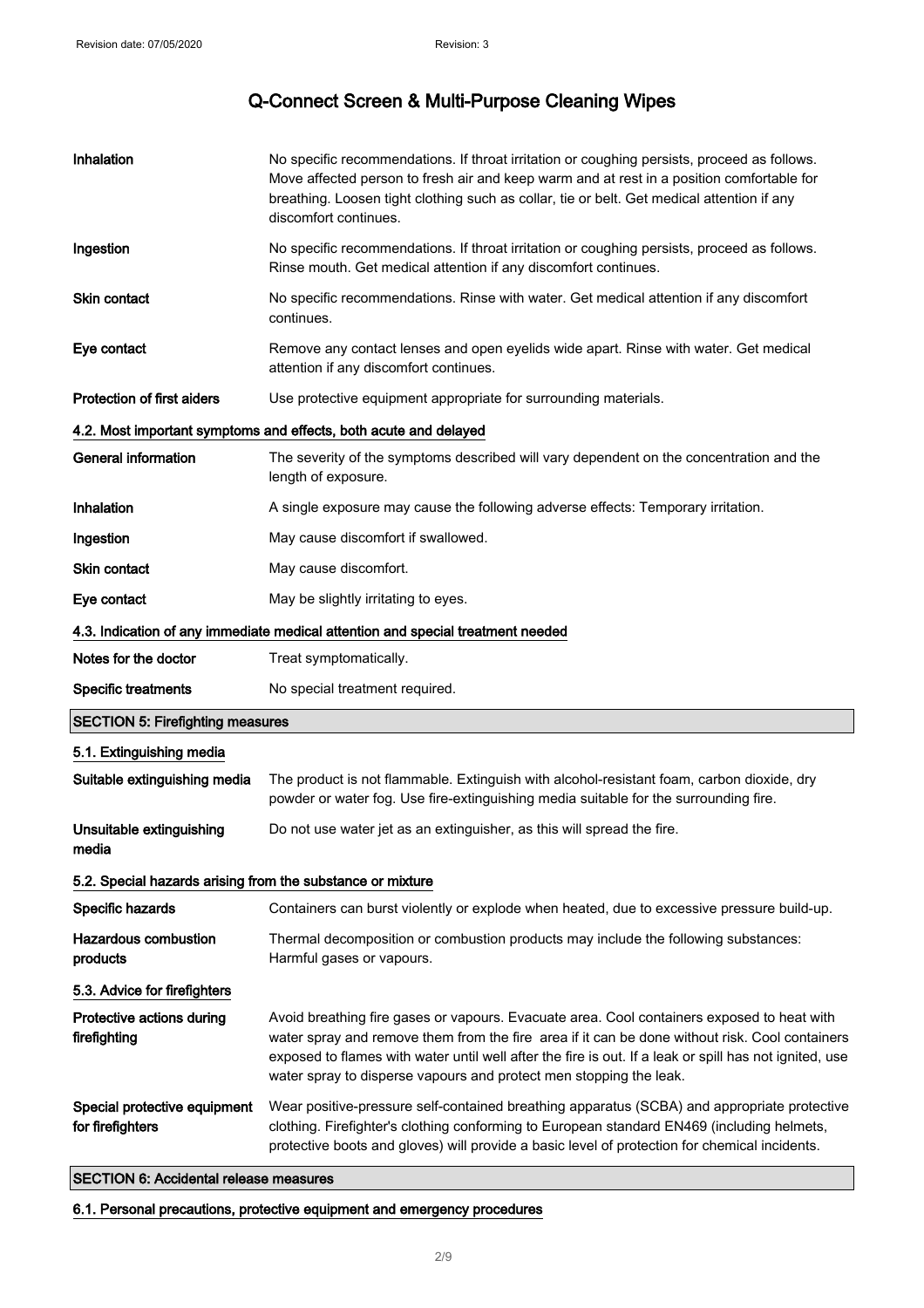| <b>Personal precautions</b>                                       | No specific recommendations. For personal protection, see Section 8.                                                                                                                                                                                                                                                                                                          |  |
|-------------------------------------------------------------------|-------------------------------------------------------------------------------------------------------------------------------------------------------------------------------------------------------------------------------------------------------------------------------------------------------------------------------------------------------------------------------|--|
| 6.2. Environmental precautions                                    |                                                                                                                                                                                                                                                                                                                                                                               |  |
| <b>Environmental precautions</b>                                  | Avoid discharge into drains or watercourses or onto the ground.                                                                                                                                                                                                                                                                                                               |  |
| 6.3. Methods and material for containment and cleaning up         |                                                                                                                                                                                                                                                                                                                                                                               |  |
| Methods for cleaning up                                           | Reuse or recycle products wherever possible. Absorb spillage to prevent material damage.<br>Flush contaminated area with plenty of water. Wash thoroughly after dealing with a spillage.<br>Dispose of contents/container in accordance with national regulations.                                                                                                            |  |
| 6.4. Reference to other sections                                  |                                                                                                                                                                                                                                                                                                                                                                               |  |
| Reference to other sections                                       | For personal protection, see Section 8. For waste disposal, see Section 13.                                                                                                                                                                                                                                                                                                   |  |
| <b>SECTION 7: Handling and storage</b>                            |                                                                                                                                                                                                                                                                                                                                                                               |  |
| 7.1. Precautions for safe handling                                |                                                                                                                                                                                                                                                                                                                                                                               |  |
| <b>Usage precautions</b>                                          | Keep out of the reach of children. Read and follow manufacturer's recommendations. Wear<br>protective clothing as described in Section 8 of this safety data sheet. Keep away from food,<br>drink and animal feeding stuffs. Handle all packages and containers carefully to minimise<br>spills. Keep container tightly sealed when not in use. Avoid the formation of mists. |  |
| Advice on general<br>occupational hygiene                         | Wash promptly if skin becomes contaminated. Take off contaminated clothing. Wash<br>contaminated clothing before reuse.                                                                                                                                                                                                                                                       |  |
| 7.2. Conditions for safe storage, including any incompatibilities |                                                                                                                                                                                                                                                                                                                                                                               |  |
| <b>Storage precautions</b>                                        | Store away from incompatible materials (see Section 10). No specific recommendations.                                                                                                                                                                                                                                                                                         |  |
| Storage class                                                     | Unspecified storage.                                                                                                                                                                                                                                                                                                                                                          |  |
| 7.3. Specific end use(s)                                          |                                                                                                                                                                                                                                                                                                                                                                               |  |
| Specific end use(s)                                               | The identified uses for this product are detailed in Section 1.2.                                                                                                                                                                                                                                                                                                             |  |
| <b>SECTION 8: Exposure controls/Personal protection</b>           |                                                                                                                                                                                                                                                                                                                                                                               |  |
| 8.1. Control parameters                                           |                                                                                                                                                                                                                                                                                                                                                                               |  |

### Occupational exposure limits

#### 2-Butoxyethanol

Long-term exposure limit (8-hour TWA): WEL 25 ppm 123 mg/m<sup>3</sup> Short-term exposure limit (15-minute): WEL 50 ppm 246 mg/m<sup>3</sup> Sk

### 1-Methoxy-2-propanol

Long-term exposure limit (8-hour TWA): WEL 100 ppm 375 mg/m<sup>3</sup> Short-term exposure limit (15-minute): WEL 150 ppm 560 mg/m<sup>3</sup> Sk

#### 2-(2-butoxyethoxy)ethanol

Long-term exposure limit (8-hour TWA): WEL 10 ppm 67.5 mg/m<sup>3</sup> Short-term exposure limit (15-minute): WEL 15 ppm 101.2 mg/m<sup>3</sup>

### Ethanol

Long-term exposure limit (8-hour TWA): WEL 1000 ppm 1920 mg/m<sup>3</sup>

### Diethyl phthalate

Long-term exposure limit (8-hour TWA): WEL 5 mg/m<sup>3</sup> Short-term exposure limit (15-minute): WEL 10 mg/m<sup>3</sup> WEL = Workplace Exposure Limit. Sk = Can be absorbed through the skin.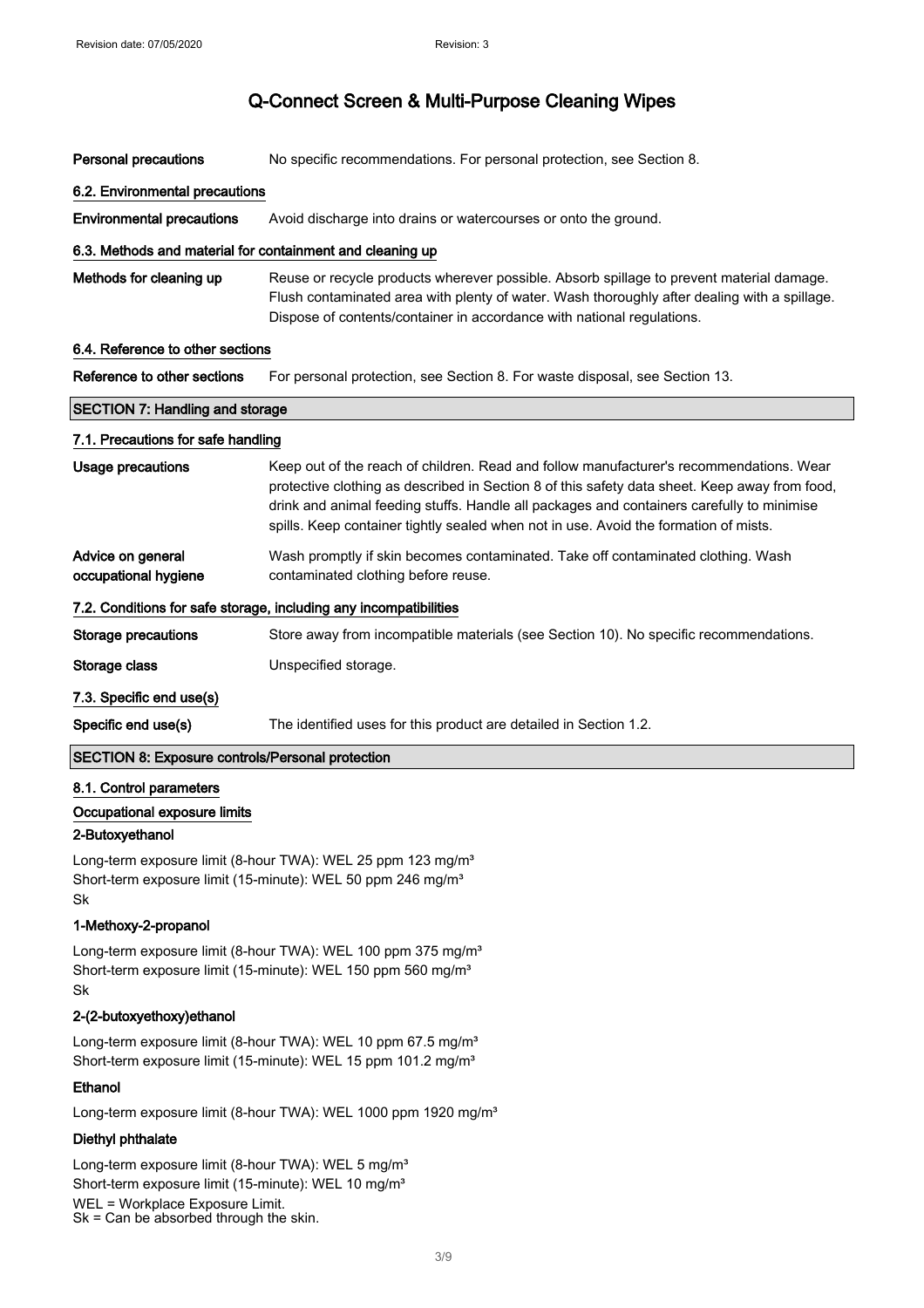| 8.2. Exposure controls                    |                                                                                                                                                                                                  |
|-------------------------------------------|--------------------------------------------------------------------------------------------------------------------------------------------------------------------------------------------------|
| Appropriate engineering<br>controls       | No specific ventilation requirements.                                                                                                                                                            |
| Eye/face protection                       | No specific eye protection required during normal use. Large Spillages: Eyewear complying<br>with an approved standard should be worn if a risk assessment indicates eye contact is<br>possible. |
| Hand protection                           | No specific hand protection recommended.                                                                                                                                                         |
| Other skin and body<br>protection         | Appropriate footwear and additional protective clothing complying with an approved standard<br>should be worn if a risk assessment indicates skin contamination is possible.                     |
| Hygiene measures                          | Wash hands thoroughly after handling. Do not eat, drink or smoke when using this product.<br>Wash contaminated clothing before reuse.                                                            |
| <b>Respiratory protection</b>             | No specific recommendations. Provide adequate ventilation. Large Spillages: If ventilation is<br>inadequate, suitable respiratory protection must be worn.                                       |
| <b>Environmental exposure</b><br>controls | Not regarded as dangerous for the environment.                                                                                                                                                   |

### SECTION 9: Physical and chemical properties

### 9.1. Information on basic physical and chemical properties

| Appearance                                      | Liquid-impregnated wipe.        |
|-------------------------------------------------|---------------------------------|
| Colour                                          | Colourless.                     |
| Odour                                           | Alcoholic.                      |
| <b>Odour threshold</b>                          | Not determined.                 |
| pH                                              | pH (concentrated solution): 5-7 |
| <b>Melting point</b>                            | Not determined.                 |
| Initial boiling point and range                 | Not determined.                 |
| Flash point                                     | Not determined.                 |
| <b>Evaporation rate</b>                         | Not determined.                 |
| <b>Evaporation factor</b>                       | Not determined.                 |
| Flammability (solid, gas)                       | Not determined.                 |
| Upper/lower flammability or<br>explosive limits | Not determined.                 |
| Other flammability                              | Not determined.                 |
| Vapour pressure                                 | 2.35 kPa @ 20°C                 |
| Vapour density                                  | Not determined.                 |
| <b>Relative density</b>                         | Not determined.                 |
| <b>Bulk density</b>                             | Not determined.                 |
| Solubility(ies)                                 | Not determined.                 |
| <b>Partition coefficient</b>                    | Not determined.                 |
| Auto-ignition temperature                       | Not determined.                 |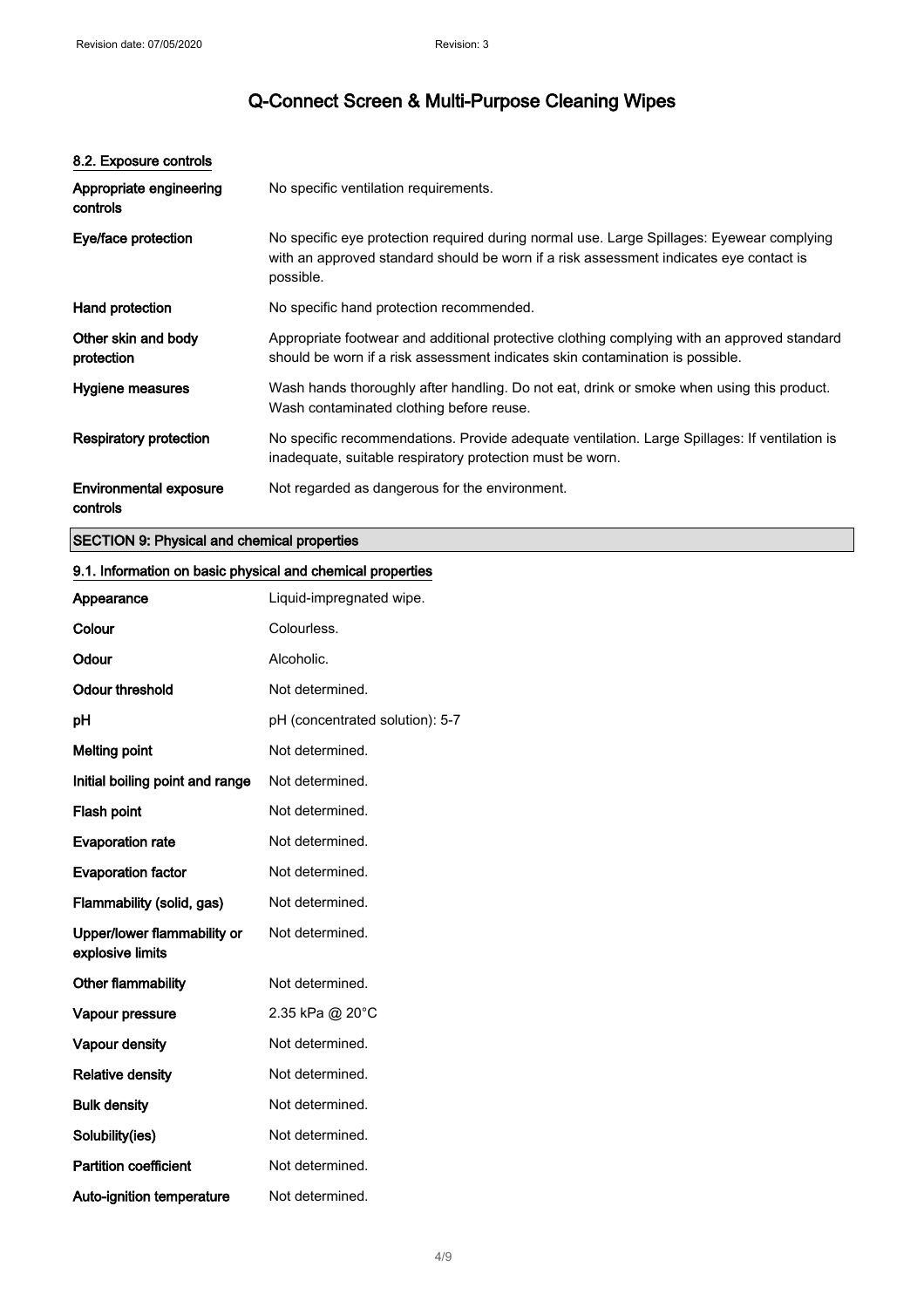| <b>Decomposition Temperature</b>             | Not determined.                                                                                                                                                         |  |
|----------------------------------------------|-------------------------------------------------------------------------------------------------------------------------------------------------------------------------|--|
| <b>Viscosity</b>                             | Not determined.                                                                                                                                                         |  |
| <b>Explosive properties</b>                  | Not considered to be explosive.                                                                                                                                         |  |
| <b>Oxidising properties</b>                  | Does not meet the criteria for classification as oxidising.                                                                                                             |  |
| 9.2. Other information                       |                                                                                                                                                                         |  |
| <b>SECTION 10: Stability and reactivity</b>  |                                                                                                                                                                         |  |
| 10.1. Reactivity                             |                                                                                                                                                                         |  |
| Reactivity                                   | See the other subsections of this section for further details.                                                                                                          |  |
| 10.2. Chemical stability                     |                                                                                                                                                                         |  |
| <b>Stability</b>                             | Stable at normal ambient temperatures and when used as recommended. Stable under the<br>prescribed storage conditions.                                                  |  |
| 10.3. Possibility of hazardous reactions     |                                                                                                                                                                         |  |
| Possibility of hazardous<br>reactions        | No potentially hazardous reactions known.                                                                                                                               |  |
| 10.4. Conditions to avoid                    |                                                                                                                                                                         |  |
| <b>Conditions to avoid</b>                   | There are no known conditions that are likely to result in a hazardous situation.                                                                                       |  |
| 10.5. Incompatible materials                 |                                                                                                                                                                         |  |
| <b>Materials to avoid</b>                    | No specific material or group of materials is likely to react with the product to produce a<br>hazardous situation.                                                     |  |
| 10.6. Hazardous decomposition products       |                                                                                                                                                                         |  |
|                                              |                                                                                                                                                                         |  |
| Hazardous decomposition<br>products          | Does not decompose when used and stored as recommended. Thermal decomposition or<br>combustion products may include the following substances: Harmful gases or vapours. |  |
| <b>SECTION 11: Toxicological information</b> |                                                                                                                                                                         |  |
| 11.1. Information on toxicological effects   |                                                                                                                                                                         |  |
| <b>Toxicological effects</b>                 | Not regarded as a health hazard under current legislation.                                                                                                              |  |
| Acute toxicity - oral                        |                                                                                                                                                                         |  |
| <b>Summary</b>                               | Based on available data the classification criteria are not met.                                                                                                        |  |
| Notes (oral LD <sub>50</sub> )               | Based on available data the classification criteria are not met.                                                                                                        |  |
| Acute toxicity - dermal                      |                                                                                                                                                                         |  |
| Summary                                      | Based on available data the classification criteria are not met.                                                                                                        |  |
| Notes (dermal LD <sub>50</sub> )             | Based on available data the classification criteria are not met.                                                                                                        |  |
| Acute toxicity - inhalation                  |                                                                                                                                                                         |  |
| Summary                                      | Based on available data the classification criteria are not met.                                                                                                        |  |
| Notes (inhalation LC <sub>50</sub> )         | Based on available data the classification criteria are not met.                                                                                                        |  |
| Skin corrosion/irritation                    |                                                                                                                                                                         |  |
| Summary<br>Animal data                       | Based on available data the classification criteria are not met.<br>Based on available data the classification criteria are not met.                                    |  |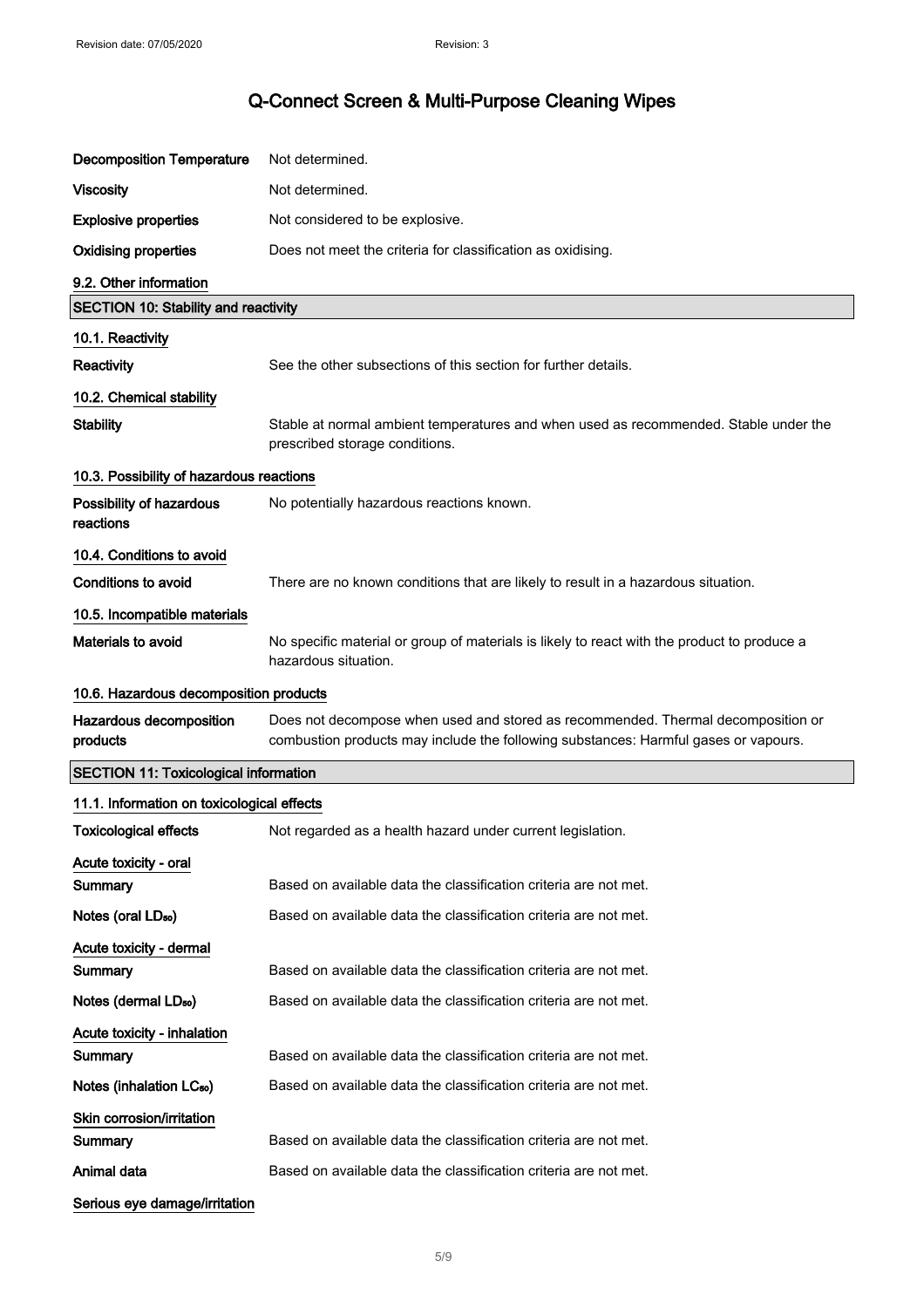| Summary                                            | Based on available data the classification criteria are not met.                   |
|----------------------------------------------------|------------------------------------------------------------------------------------|
| Serious eye damage/irritation                      | Based on available data the classification criteria are not met.                   |
| <b>Respiratory sensitisation</b>                   |                                                                                    |
| Summary                                            | Based on available data the classification criteria are not met.                   |
| <b>Respiratory sensitisation</b>                   | Based on available data the classification criteria are not met.                   |
| <b>Skin sensitisation</b>                          |                                                                                    |
| Summary                                            | Based on available data the classification criteria are not met.                   |
| <b>Skin sensitisation</b>                          | Based on available data the classification criteria are not met.                   |
| Germ cell mutagenicity                             |                                                                                    |
| Summary                                            | Based on available data the classification criteria are not met.                   |
| Genotoxicity - in vitro                            | Based on available data the classification criteria are not met.                   |
| Carcinogenicity                                    |                                                                                    |
| Summary                                            | Based on available data the classification criteria are not met.                   |
| Carcinogenicity                                    | Based on available data the classification criteria are not met.                   |
| <b>IARC</b> carcinogenicity                        | None of the ingredients are listed or exempt.                                      |
| Reproductive toxicity                              |                                                                                    |
| Summary                                            | Based on available data the classification criteria are not met.                   |
| Reproductive toxicity - fertility                  | Based on available data the classification criteria are not met.                   |
| Reproductive toxicity -<br>development             | Based on available data the classification criteria are not met.                   |
| Specific target organ toxicity - single exposure   |                                                                                    |
| Summary                                            | Based on available data the classification criteria are not met.                   |
| STOT - single exposure                             | Not classified as a specific target organ toxicant after a single exposure.        |
| Specific target organ toxicity - repeated exposure |                                                                                    |
| Summary                                            | Based on available data the classification criteria are not met.                   |
| STOT - repeated exposure                           | Not classified as a specific target organ toxicant after repeated exposure.        |
| <b>Aspiration hazard</b>                           |                                                                                    |
| Summary                                            | Based on available data the classification criteria are not met.                   |
| <b>Aspiration hazard</b>                           | Based on available data the classification criteria are not met.                   |
| <b>General information</b>                         | No specific health hazards known. The severity of the symptoms described will vary |
|                                                    | dependent on the concentration and the length of exposure.                         |
| Inhalation                                         | A single exposure may cause the following adverse effects: Temporary irritation.   |
| Ingestion                                          | May cause discomfort if swallowed.                                                 |
| Skin contact                                       | May cause discomfort.                                                              |
|                                                    |                                                                                    |
| Eye contact                                        | May be slightly irritating to eyes.                                                |
| Route of exposure                                  | Ingestion Inhalation Skin and/or eye contact                                       |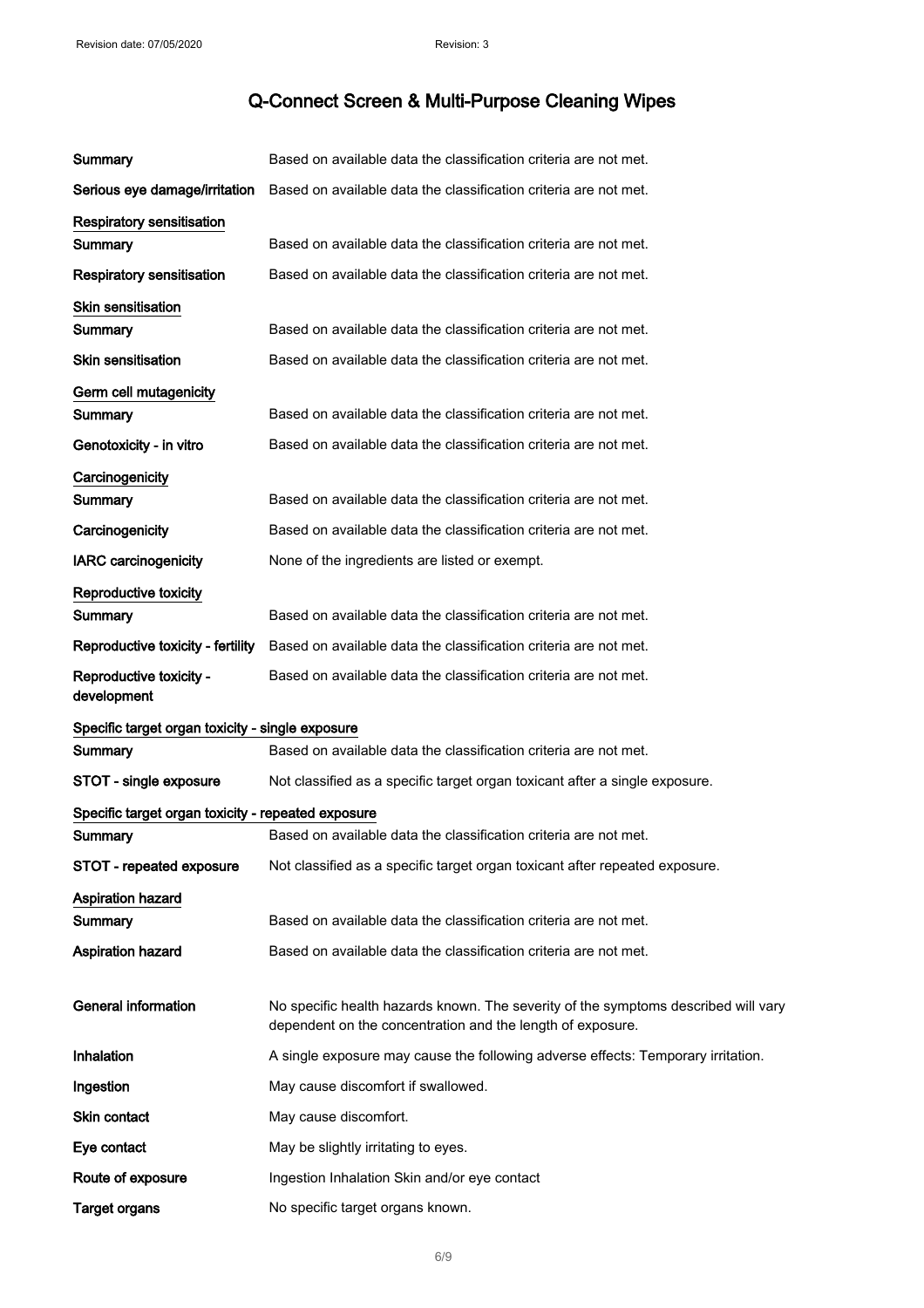|                                            | <b>SECTION 12: Ecological information</b>                                                                                          |
|--------------------------------------------|------------------------------------------------------------------------------------------------------------------------------------|
| Ecotoxicity                                | Not regarded as dangerous for the environment. However, large or frequent spills may have<br>hazardous effects on the environment. |
| 12.1. Toxicity                             |                                                                                                                                    |
| <b>Toxicity</b>                            | Based on available data the classification criteria are not met.                                                                   |
| Acute aquatic toxicity<br>Summary          | Based on available data the classification criteria are not met.                                                                   |
| Chronic aquatic toxicity                   |                                                                                                                                    |
| Summary                                    | Based on available data the classification criteria are not met.                                                                   |
| 12.2. Persistence and degradability        |                                                                                                                                    |
|                                            | Persistence and degradability The degradability of the product is not known.                                                       |
| 12.3. Bioaccumulative potential            |                                                                                                                                    |
| <b>Bioaccumulative potential</b>           | No data available on bioaccumulation.                                                                                              |
| <b>Partition coefficient</b>               | Not determined.                                                                                                                    |
| 12.4. Mobility in soil                     |                                                                                                                                    |
| <b>Mobility</b>                            | No data available.                                                                                                                 |
| 12.5. Results of PBT and vPvB assessment   |                                                                                                                                    |
| 12.6. Other adverse effects                |                                                                                                                                    |
| Other adverse effects                      | None known.                                                                                                                        |
| <b>SECTION 13: Disposal considerations</b> |                                                                                                                                    |
| 13.1. Waste treatment methods              |                                                                                                                                    |
| <b>General information</b>                 | The generation of waste should be minimised or avoided wherever possible. Reuse or recycle                                         |
|                                            | products wherever possible. This material and its container must be disposed of in a safe<br>way.                                  |
| <b>Disposal methods</b>                    | Dispose of waste to licensed waste disposal site in accordance with the requirements of the<br>local Waste Disposal Authority.     |
| <b>SECTION 14: Transport information</b>   |                                                                                                                                    |
| General                                    | The product is not covered by international regulations on the transport of dangerous goods<br>(IMDG, IATA, ADR/RID).              |
| 14.1. UN number                            |                                                                                                                                    |
| Not applicable.                            |                                                                                                                                    |
| 14.2. UN proper shipping name              |                                                                                                                                    |
| Not applicable.                            |                                                                                                                                    |
| 14.3. Transport hazard class(es)           |                                                                                                                                    |
| No transport warning sign required.        |                                                                                                                                    |

### 14.5. Environmental hazards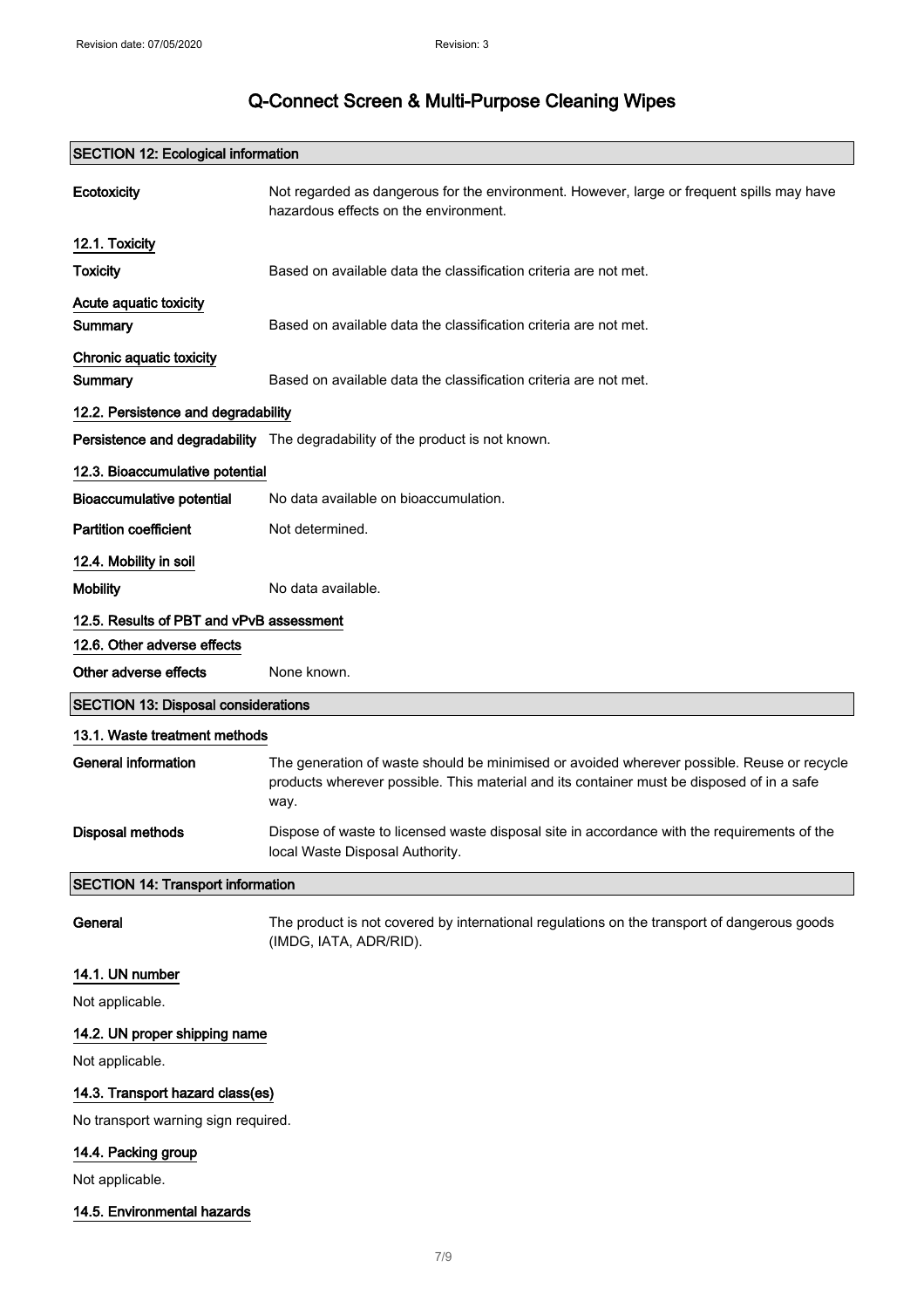### Environmentally hazardous substance/marine pollutant

No.

### 14.6. Special precautions for user

Not applicable.

### 14.7. Transport in bulk according to Annex II of MARPOL and the IBC Code

Transport in bulk according to Not applicable. Annex II of MARPOL 73/78 and the IBC Code

#### SECTION 15: Regulatory information

### 15.1. Safety, health and environmental regulations/legislation specific for the substance or mixture

| National regulations | Health and Safety at Work etc. Act 1974 (as amended).                                   |
|----------------------|-----------------------------------------------------------------------------------------|
|                      | The Carriage of Dangerous Goods and Use of Transportable Pressure Equipment             |
|                      | Regulations 2009 (SI 2009 No. 1348) (as amended) ["CDG 2009"].                          |
|                      | EH40/2005 Workplace exposure limits.                                                    |
| EU legislation       | Regulation (EC) No 1907/2006 of the European Parliament and of the Council of 18        |
|                      | December 2006 concerning the Registration, Evaluation, Authorisation and Restriction of |
|                      | Chemicals (REACH) (as amended).                                                         |
|                      | Commission Regulation (EU) No 2015/830 of 28 May 2015.                                  |
|                      | Regulation (EC) No 1272/2008 of the European Parliament and of the Council of 16        |
|                      | December 2008 on classification, labelling and packaging of substances and mixtures (as |
|                      | amended).                                                                               |

#### 15.2. Chemical safety assessment

No chemical safety assessment has been carried out.

#### Inventories

#### EU - EINECS/ELINCS

None of the ingredients are listed or exempt.

### SECTION 16: Other information

| Abbreviations and acronyms<br>used in the safety data sheet | ADR: European Agreement concerning the International Carriage of Dangerous Goods by<br>Road.<br>ADN: European Agreement concerning the International Carriage of Dangerous Goods by<br>Inland Waterways.<br>RID: European Agreement concerning the International Carriage of Dangerous Goods by<br>Rail.<br>IATA: International Air Transport Association.<br>ICAO: Technical Instructions for the Safe Transport of Dangerous Goods by Air.<br>IMDG: International Maritime Dangerous Goods.<br>CAS: Chemical Abstracts Service.<br>ATE: Acute Toxicity Estimate.<br>$LC_{50}$ : Lethal Concentration to 50 % of a test population.<br>$LD_{50}$ : Lethal Dose to 50% of a test population (Median Lethal Dose).<br>EC <sub>50</sub> : 50% of maximal Effective Concentration.<br>PBT: Persistent, Bioaccumulative and Toxic substance.<br>vPvB: Very Persistent and Very Bioaccumulative. |
|-------------------------------------------------------------|---------------------------------------------------------------------------------------------------------------------------------------------------------------------------------------------------------------------------------------------------------------------------------------------------------------------------------------------------------------------------------------------------------------------------------------------------------------------------------------------------------------------------------------------------------------------------------------------------------------------------------------------------------------------------------------------------------------------------------------------------------------------------------------------------------------------------------------------------------------------------------------------|
| <b>Training advice</b>                                      | Read and follow manufacturer's recommendations.                                                                                                                                                                                                                                                                                                                                                                                                                                                                                                                                                                                                                                                                                                                                                                                                                                             |
| <b>Issued by</b>                                            | <b>Emily Kirk</b>                                                                                                                                                                                                                                                                                                                                                                                                                                                                                                                                                                                                                                                                                                                                                                                                                                                                           |